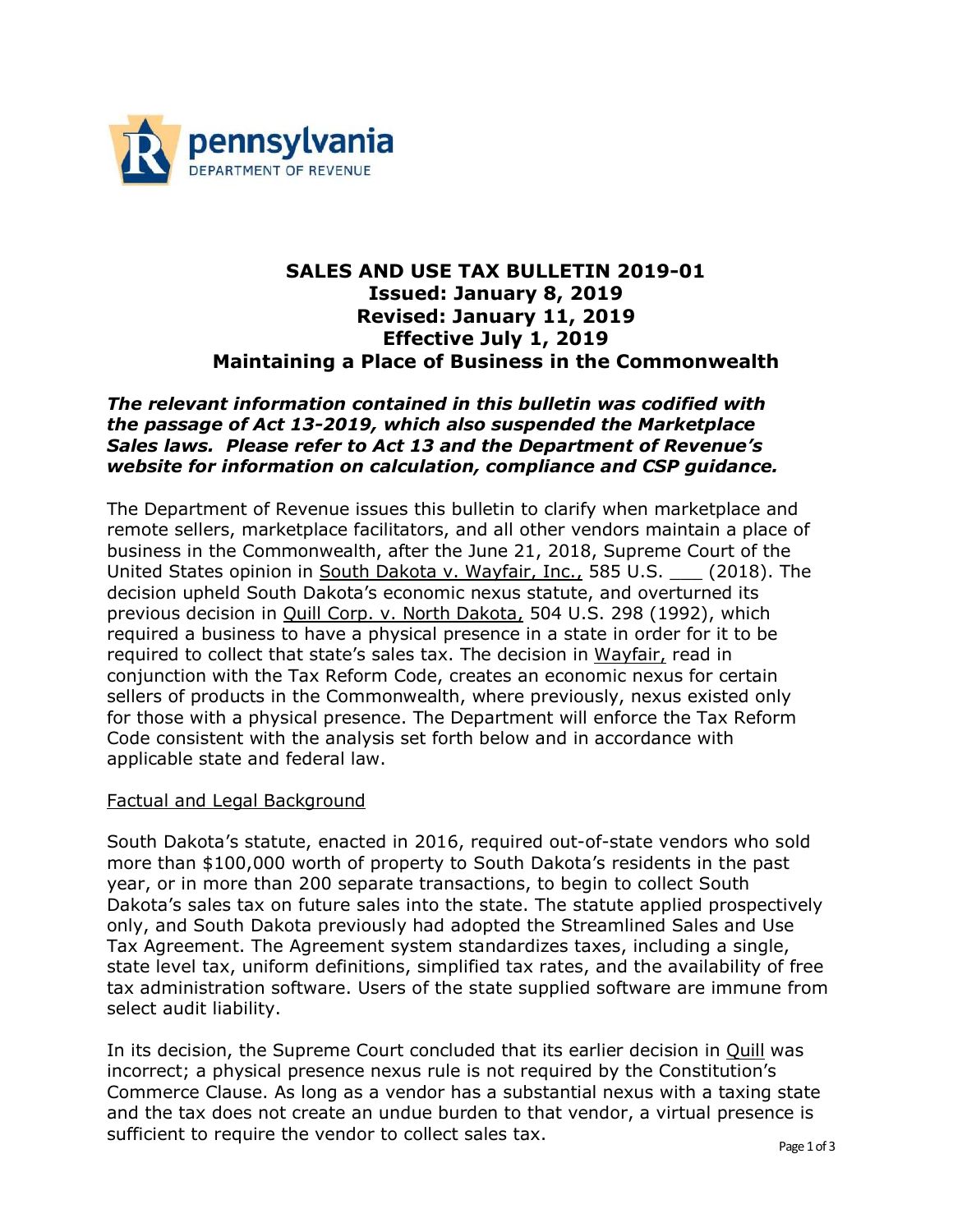Although choosing not to resolve the undue burden issue in its decision, the Court did address those specific portions of South Dakota's Act that it found to satisfactorily prevent discrimination. These included the safe harbor for those vendors who have limited business within South Dakota (less than \$100,000 of sales or 200 transactions per year); no retroactive application; and the uniform rules and administration of the tax afforded by the Streamlined Agreement and corresponding software.

#### Current Pennsylvania Law

The Tax Reform Code requires every person maintaining a place of business in the Commonwealth to sell tangible personal property, or perform taxable services, to be licensed to, and collect, sales tax from its customers. 72 P.S. §§ 7202, 7208. The Code defines "maintaining a place of business in this Commonwealth" to include "[h]aving any contact within this Commonwealth which would allow the Commonwealth to require a person to collect and remit tax under the Constitution of the United States."

Upon careful review of the Supreme Court's decision in Wayfair that a physical presence was not required by the United States Constitution, and that an economic nexus, such as that prescribed by the South Dakota Act, is sufficient, the Department provides this guidance that a substantial economic nexus satisfies the Tax Reform Code's definition of maintaining a place of business, requiring a person to collect and remit Pennsylvania's sales tax.

## Vendor Safeguards

Pennsylvania currently has only one state sales tax rate that applies across the Commonwealth. 72 P.S. § 7202(a).

To prevent any discrimination or undue burden on taxpayers whose virtual presence with the Commonwealth is limited:

- 1. Pennsylvania's economic nexus applies only to those persons who, in the previous twelve months, made more than \$100,000 of gross sales into the Commonwealth.
	- a. A marketplace facilitator with no physical presence in Pennsylvania should use both facilitated and direct sales to determine whether it has exceeded the economic nexus threshold.
	- b. A marketplace seller with no physical presence in Pennsylvania should use only its direct sales and those sales made through a marketplace facilitator that does not collect sales tax on its behalf, to determine whether it has exceeded the economic nexus threshold.
- 2. The Department will certify service providers that will offer software and perform services that when relied upon by a vendor to determine whether or not the sale of a particular product or provision of a particular service is subject to sales tax, will relieve the vendor of liability upon audit.
- 3. The certified service provider also will aid in the registration, collection, reporting, and remittance of sales tax.